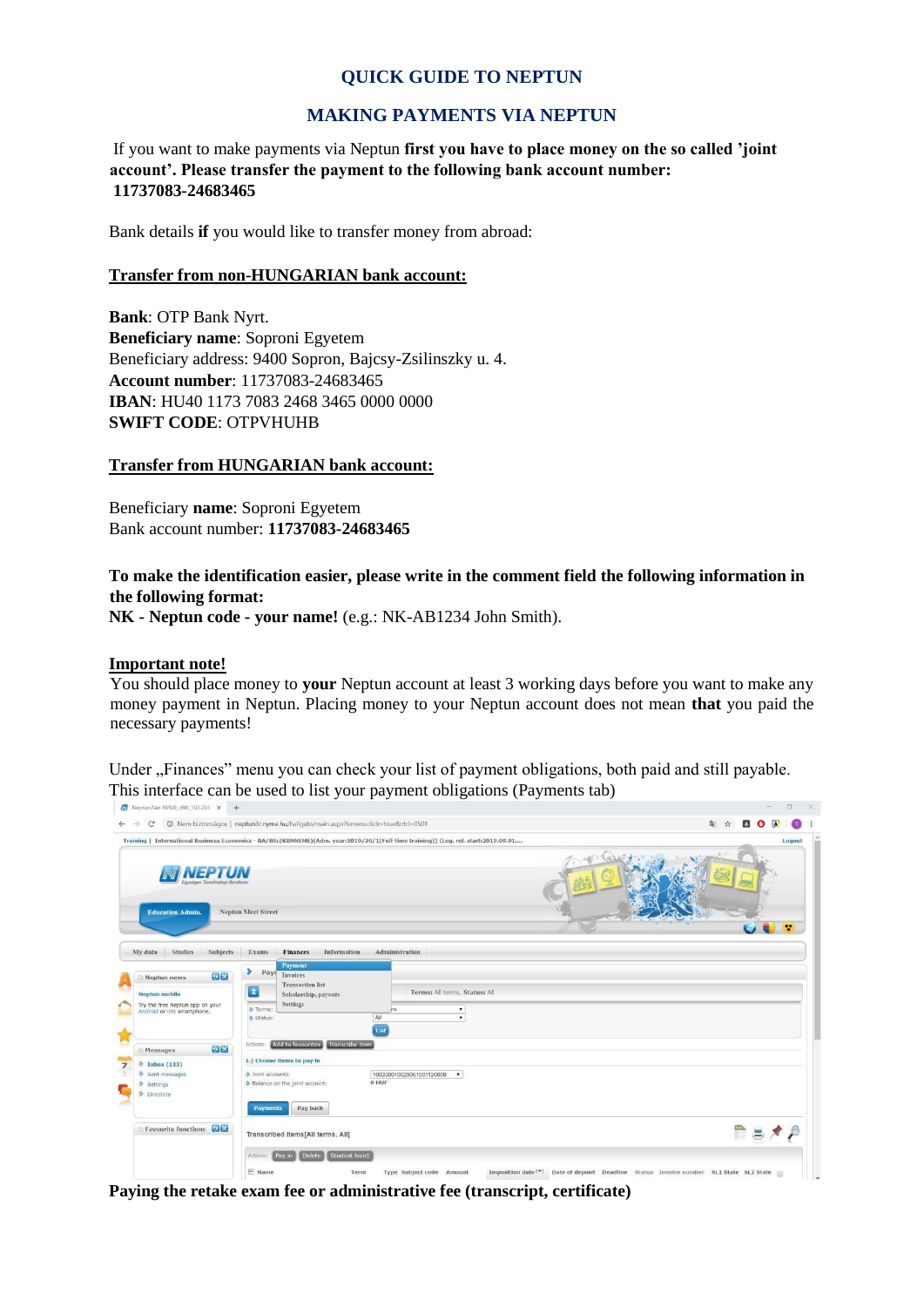### **Item transcription**

If you have already taken the exam and the retake exam once, **then** you will have to pay for all further exam opportunities **in the future,** before being able to register for any subsequent exams. It is **your** task to transcribe (and pay in) such items. To transcribe a retake exam fee or an administrative fee, go into the Finances / Payment and click on the "**T**ranscribe item" box.

| C<br>$\rightarrow$                                            | @ Nem biztonságos   neptun3r.nyme.hu/hallgato/main.aspx?ismenuclick=true&ctrl=0501                                                 |                                     |                                     | 配<br>о       |
|---------------------------------------------------------------|------------------------------------------------------------------------------------------------------------------------------------|-------------------------------------|-------------------------------------|--------------|
|                                                               | Training   International Business Economics - BA/BSc(KBNNEME)(Adm. year:2019/20/1[Full-time training]) (Leg. rel. start:2019.09.01 |                                     |                                     | Logout       |
| gységes Tanulmányi Rendszi<br><b>Education Admin.</b>         | Neptun Meet Street                                                                                                                 |                                     |                                     | $\mathbf{v}$ |
| Studies<br>Subjects<br>My data<br>9×<br>Neptun news           | Exams<br>Finances Information<br>×<br>Payment                                                                                      | Administration                      |                                     |              |
| Neptun mobile                                                 | $\hat{\mathbf{z}}$<br>Filters                                                                                                      | Terms: All terms, Status: All       |                                     |              |
| Try the free Neptun app on your<br>Android or IOS smartphone. | Terms:<br>Status:                                                                                                                  | All terms<br>All<br>List            | $\pmb{\mathrm{v}}$<br>$\pmb{\cdot}$ |              |
| <b>DIX</b><br>Messages                                        | Actions: Add to favourites (Transcribe item                                                                                        |                                     |                                     |              |
| $\Diamond$ Inbox (133)<br>Sent messages                       | 1.) Choose items to pay in<br>Soint accounts<br>Se Balance on the joint account:                                                   | 100330010029061001120008 -<br>0 HUF |                                     |              |
| Settings<br>S Directory                                       |                                                                                                                                    |                                     |                                     |              |
| <b>Exercise Favourite functions</b>                           | Pay back<br>Payments<br>Transcribed items[All terms, All]                                                                          |                                     |                                     |              |

A "Transcribe item" window will pop up, **here you have** to select the inpayment title: "Retake exam" item or a "Service".

| $\mathcal{C}$                                                                                                          | © Nem biztonságos   neptun3r.nyme.hu/hallgato/main.aspx?ismenuclick=true&ctrl=0501 |                                                                           |                                                                    |                                                    |                                           | <b>DOA</b>          |           |
|------------------------------------------------------------------------------------------------------------------------|------------------------------------------------------------------------------------|---------------------------------------------------------------------------|--------------------------------------------------------------------|----------------------------------------------------|-------------------------------------------|---------------------|-----------|
| 9963<br>Neptun news                                                                                                    | rayment                                                                            |                                                                           |                                                                    |                                                    |                                           |                     |           |
| Neptun mobile                                                                                                          | $  \mathbf{a}  $<br>Filters                                                        |                                                                           | Terms: All terms, Status: All                                      |                                                    |                                           |                     |           |
| Try the free Neptun app on your<br>Android or it)S smartphone.                                                         | <b>S</b> Terms<br>S Status:                                                        | All terms<br>AII<br><b>TIst</b>                                           | $\mathbf{r}$<br>$\tau$                                             |                                                    |                                           |                     |           |
| 08<br>Messages                                                                                                         | Actor: E Add to favourites Transcribe item                                         |                                                                           |                                                                    |                                                    |                                           |                     |           |
| $\approx$ Inbox (133)                                                                                                  | 1.) Choose Items to pay in                                                         |                                                                           |                                                                    |                                                    |                                           |                     |           |
| Sent messages                                                                                                          | <b>b</b> Joint accounts<br>S Balance on the joil                                   |                                                                           | 100330010029061001120008                                           |                                                    |                                           |                     |           |
| Settings<br><b>Directory</b>                                                                                           |                                                                                    | <b>Transcribe</b> item                                                    |                                                                    | ? 己 ※                                              |                                           |                     |           |
|                                                                                                                        | <b>Details</b><br>Payments                                                         |                                                                           |                                                                    |                                                    |                                           |                     |           |
| Favourite functions                                                                                                    | Transcribed item                                                                   | Payment titles:                                                           | --Please choosel--<br>--Please choose!--<br>Retake exam<br>Service | $\pmb{\cdot}$                                      |                                           | 四三人                 |           |
|                                                                                                                        | Actions: Bay in<br>E Name                                                          |                                                                           |                                                                    |                                                    | Status Invoice number SLI State SL2 State |                     |           |
| 6363<br>Calendar                                                                                                       | Onkoltség 2015<br>Onkoltseg 2019                                                   |                                                                           |                                                                    | Fulfilled 2019/SOE/4717<br>Fulfilled 2019/SOE/4716 |                                           |                     | 田野<br>田 四 |
| January 2020<br>$\rightarrow$<br>Su Mo Tu We Th Fr Sa                                                                  | Number of results:                                                                 |                                                                           |                                                                    |                                                    | Actions: Pay In-                          | Delete Student loan |           |
| 20 30 31 31 2 3 4<br>5 6 7 8 9 10 11<br>12 13 14 15 16 17 18<br>19 20 21 22 23 24 25<br>26 27 28 29 30 31 1<br>2345678 | 0.0                                                                                | Create item Back<br>Only items transcriped by the student can be detered. | You can only delete an item until there is no reference to it.     |                                                    |                                           |                     |           |
| Classes<br><b>Exams</b><br>Meetings<br><b>M Tasks</b><br>Subscription lists<br>Consultations                           |                                                                                    |                                                                           |                                                                    |                                                    |                                           |                     |           |

Then you have to select the term-selector and the subject button.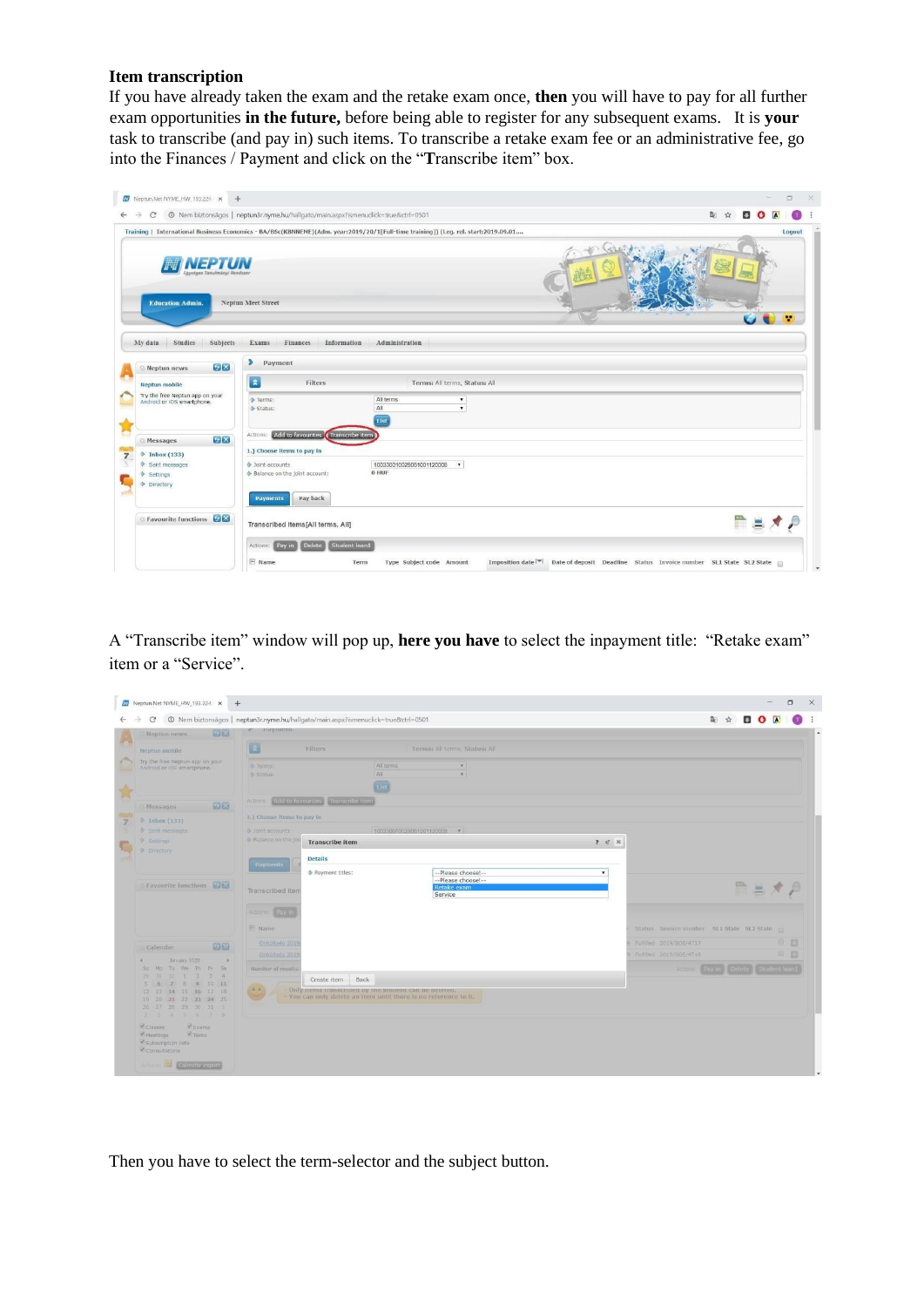| 0363<br>Neptun news                                                                                       | INTOVATOCIA                                                                                                                                                        |                                                                                                                       |                                                                                                                                                                                                                                                 |                                                                      |                              |
|-----------------------------------------------------------------------------------------------------------|--------------------------------------------------------------------------------------------------------------------------------------------------------------------|-----------------------------------------------------------------------------------------------------------------------|-------------------------------------------------------------------------------------------------------------------------------------------------------------------------------------------------------------------------------------------------|----------------------------------------------------------------------|------------------------------|
| Neptun mobile                                                                                             | E.                                                                                                                                                                 | Filters                                                                                                               | Terms: All terms, Status: All                                                                                                                                                                                                                   |                                                                      |                              |
| Try the free Neptun app on your<br>Android or iOS smartphone.                                             | o Terms:<br><b>Status:</b>                                                                                                                                         | All terms<br>All<br>tist                                                                                              | $\mathcal{L}$<br>$\mathcal{F}$ .                                                                                                                                                                                                                |                                                                      |                              |
| 98<br>Messages                                                                                            | Actions:                                                                                                                                                           | Add to favourites Transcribe item                                                                                     |                                                                                                                                                                                                                                                 |                                                                      |                              |
| → Inbox (133)                                                                                             |                                                                                                                                                                    |                                                                                                                       |                                                                                                                                                                                                                                                 |                                                                      |                              |
| Sent messages<br>& settings                                                                               | 1.) Choose items to pay in<br>S Joint accounts<br>S Balance on the joi<br><b>Transcribe</b> item<br><b>Details</b><br><b>Payments</b><br>Payment titles:<br>Terms: |                                                                                                                       | 100330010029061001120008                                                                                                                                                                                                                        | $7c$ $\times$                                                        |                              |
| Tirectory<br>Favourite functions<br>Transcribed Item<br>Actions:<br>Pay in<br>$F$ Name                    | Subject:                                                                                                                                                           | Retake exam<br>2019/20/1<br>$\pmb{\mathrm{v}}$                                                                        | $\pmb{\mathrm{v}}$<br>$\mathbf{v}$                                                                                                                                                                                                              | 鳳                                                                    |                              |
|                                                                                                           | Onkoltseg 2019                                                                                                                                                     |                                                                                                                       | Communication and Presentation Skills Development (KBNNEME1030)<br>Economic Geography (KBNNEME2002)<br>Environmental Economics (KBNNEME1019)<br>General and Business Law (KBNNEME1010)<br>Management (KBNNEME1033)<br>Mathematics (KBNNEME1012) | Status Invoice number SL1 State SL2 State<br>Fulfilled 2019/SOE/4717 | 0 <sub>0</sub>               |
| 切图<br>Calendar                                                                                            | Onköltseg 201                                                                                                                                                      |                                                                                                                       | Microeconomics (KBNNEME1013)                                                                                                                                                                                                                    | Fulfilled 2019/SOE/4716                                              | 日四                           |
| January 2020<br>Su Mo Tu We Th Fr Sa<br>$31 - 1 2$<br>$-30$<br>$3 - 4$<br>297<br>5 6 7 8 9 10 11          | Number of results:                                                                                                                                                 | Create item Back                                                                                                      |                                                                                                                                                                                                                                                 | Actiuns:                                                             | Pay in Delete Student loan 1 |
| 12 13 14 15 16 17 18<br>19 20 21 22 23 24 25<br>26 27 28 29 30 31 1<br>2 3 4 5 6 7 8                      | (3, 4)                                                                                                                                                             | Only nems transcribed by the student can be deleted<br>You can only delete an item until there is no reference to it. |                                                                                                                                                                                                                                                 |                                                                      |                              |
| Classes<br><b><i><i><b>DEXAMS</b></i></i></b><br>Meetings<br>Tasks<br>Subscription lists<br>Consultations |                                                                                                                                                                    |                                                                                                                       |                                                                                                                                                                                                                                                 |                                                                      |                              |

If you have set everything correctly, then click on the "Create item" button.

| Neptun.Net NYME_HW_193.224 x +                                                                                                                                                                                       |                                                                                                                                                                                                   |                     | $\Box$        |
|----------------------------------------------------------------------------------------------------------------------------------------------------------------------------------------------------------------------|---------------------------------------------------------------------------------------------------------------------------------------------------------------------------------------------------|---------------------|---------------|
| C                                                                                                                                                                                                                    | @ Nem biztonságos   neptun3r.nyme.hu/hallgato/main.aspx?ismenuclick=true&ctrl=0501                                                                                                                | 图 ☆<br>ø            |               |
|                                                                                                                                                                                                                      | My data Studies Subjects Exams Finances Information Administration                                                                                                                                |                     |               |
| <b>DO 63</b><br>Neptun news                                                                                                                                                                                          | > Payment                                                                                                                                                                                         |                     |               |
| Neptun mobile                                                                                                                                                                                                        | Terms: All terms, Status: All<br>Filters                                                                                                                                                          |                     |               |
| Try the free Neptun app on your<br>Android or IOS smartphone.                                                                                                                                                        | All terms<br><b>S</b> Terms:<br>$\tau$<br>Active<br>Status:<br>$\tau$<br>tist                                                                                                                     |                     |               |
| <b>E3E3</b><br>Messages                                                                                                                                                                                              | Add to favourites Transcribe item<br>Actions                                                                                                                                                      |                     |               |
| 9. Inbox (133).                                                                                                                                                                                                      | 1.) Choose items to pay in                                                                                                                                                                        |                     |               |
| Sent messages<br><b>Settings</b><br><b>Directory</b>                                                                                                                                                                 | $\mathcal{C}^{\mathcal{B}}$<br><b>Success</b><br>@ Joint accounts<br>C Balance on the joint account:<br>Item successfully transcribed!                                                            |                     |               |
|                                                                                                                                                                                                                      | Pay back<br><b>Payments</b>                                                                                                                                                                       |                     |               |
| Favourite functions DES                                                                                                                                                                                              | Transcribed Items[All terms, A<br>Back                                                                                                                                                            | <b>ED</b><br>邕      |               |
|                                                                                                                                                                                                                      | $t$ fontil<br>Artions                                                                                                                                                                             |                     |               |
|                                                                                                                                                                                                                      | Mame<br>Imposition date<br>Term.<br>Type Subject code<br>Amount<br>Date of deposit<br><b>Deadline</b><br>Status Invoice number                                                                    | SL1 State SL2 State | m             |
| 08<br>Calendar                                                                                                                                                                                                       | 1/21/2020<br>Vizsua di) 2019/20/1<br>KBNNEME2002<br>2:000 HUE<br>1/21/2020 Active                                                                                                                 |                     | 商额            |
| January 2020<br>$\rightarrow$<br>Su Mo Tu We Th Fr Sa<br>31 1 2<br>34<br>263<br>30<br>7 8 9 10 11<br>51<br>$-0.1$<br>13 14 15 16 17 18<br>12<br>19 20 21 22 23 24 25<br>28 29 30 31 1<br>$26 \t 27$<br>2 3 4 5 6 7 8 | Number of results:1-1/1 (547 ms)<br><b>Artions</b><br>Pay in<br>(3, 3)<br>Only items transcribed by the student can be deleted.<br>You can only delete an item until there is no reference to it. |                     | Student loan1 |

**Once you have transcribed the item, please remember to pay it in!** 

# **Pay item**

To pay your unpaid (active) transcribed items, mark the "Pay in" check box next to the item(s) due, and then click "Next".